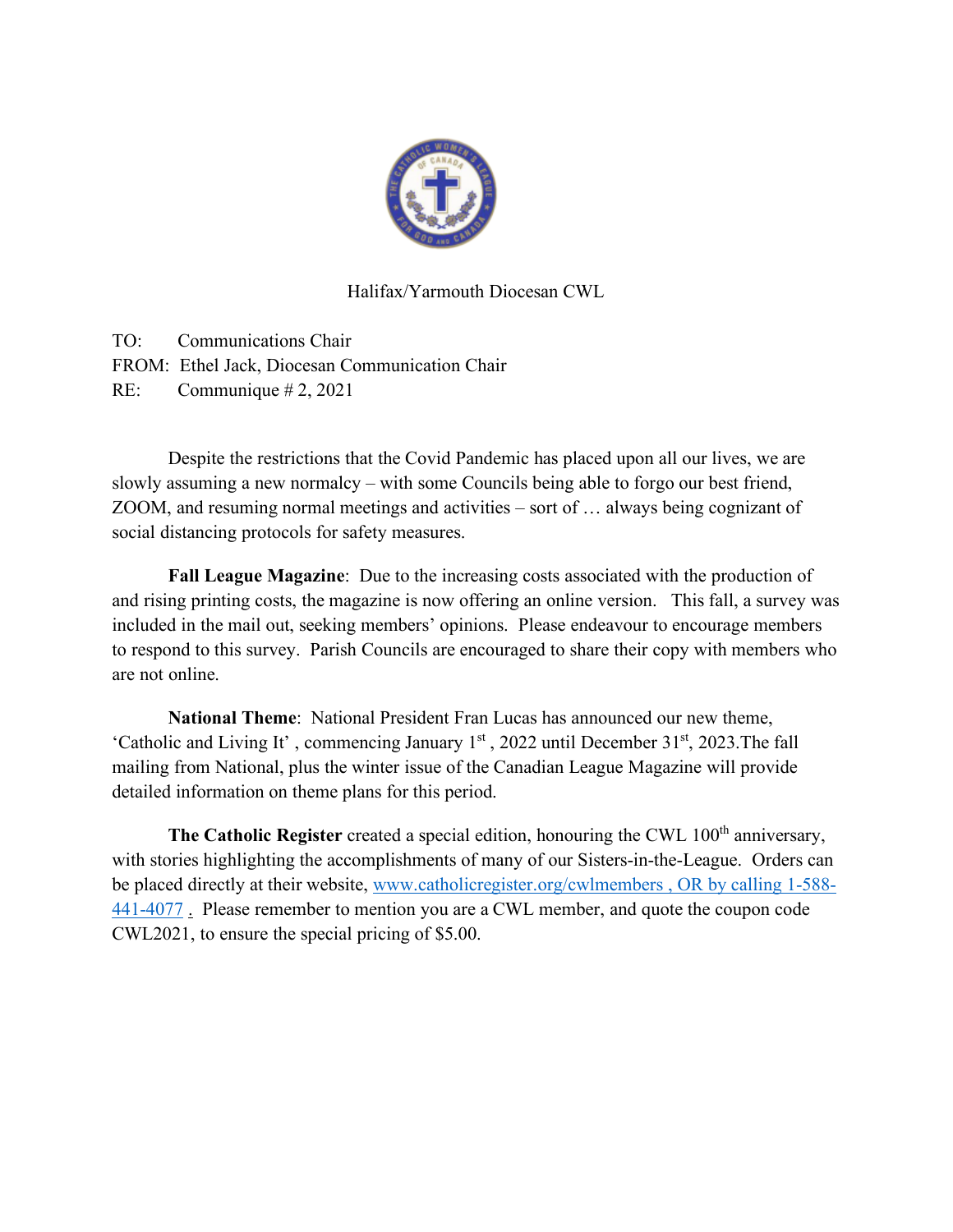

**Three Goal 3 working groups**, [struck in May 2020, have completed their tasks and their work was forwarded to National Office for publishing. The Encourage Diversity Working Group, has had its work published and uploaded to the national website. Visit **cwl.ca/wpcontent/uploads/2021/08/623-Embracing-Diversity-Tools-for-Council-Use.pdf** to view and download. Spiritual Formation and Toolkits working groups will have their works published in October & November. Keep up to date  $\omega$  [https://cwl.ca/implementation-of-the](https://cwl.ca/implementation-of-the-strategic-plan)[strategic-plan,](https://cwl.ca/implementation-of-the-strategic-plan) and learn how to volunteer your time and talents for the next phase, beginning soon.

**National Website**: Several marketing initiatives – including To Inspire [a new section added to the League website] – have made their appearance. Stay connected through multiple platforms, including cwl.ca, Facebook, YouTube, Instagram, Twitter and email – a veritable cornucopia of accessibility at our fingertips. Please share the link, **cwl.ca/to-inspire/,** to inform members, family & friends to educate as to the accomplishments of the League, which clearly illustrate that the League is active and continues to provide gifts of faith, service and social justice.

**Provincial Website**: Up to date information, regarding resources and current events are available here. If a council would like to send a picture of returning to meetings in person, it could be added to the website. Please send to **the following link: [\(https://www.nsprovincialcwl.com/\)](https://www.nsprovincialcwl.com/).**

**Diocesan Websites:** Diocesan websites provide related material of council information, pertinent to your area, containing a great deal of resources and event details. If you should be seeking information for your area, please leave a message on the website and it will be passed on to the particular Parochial president.

**Halifax-Yarmouth Site**: [https://www.halifaxyarmouthcwl.com](https://www.halifaxyarmouthcwl.com/)